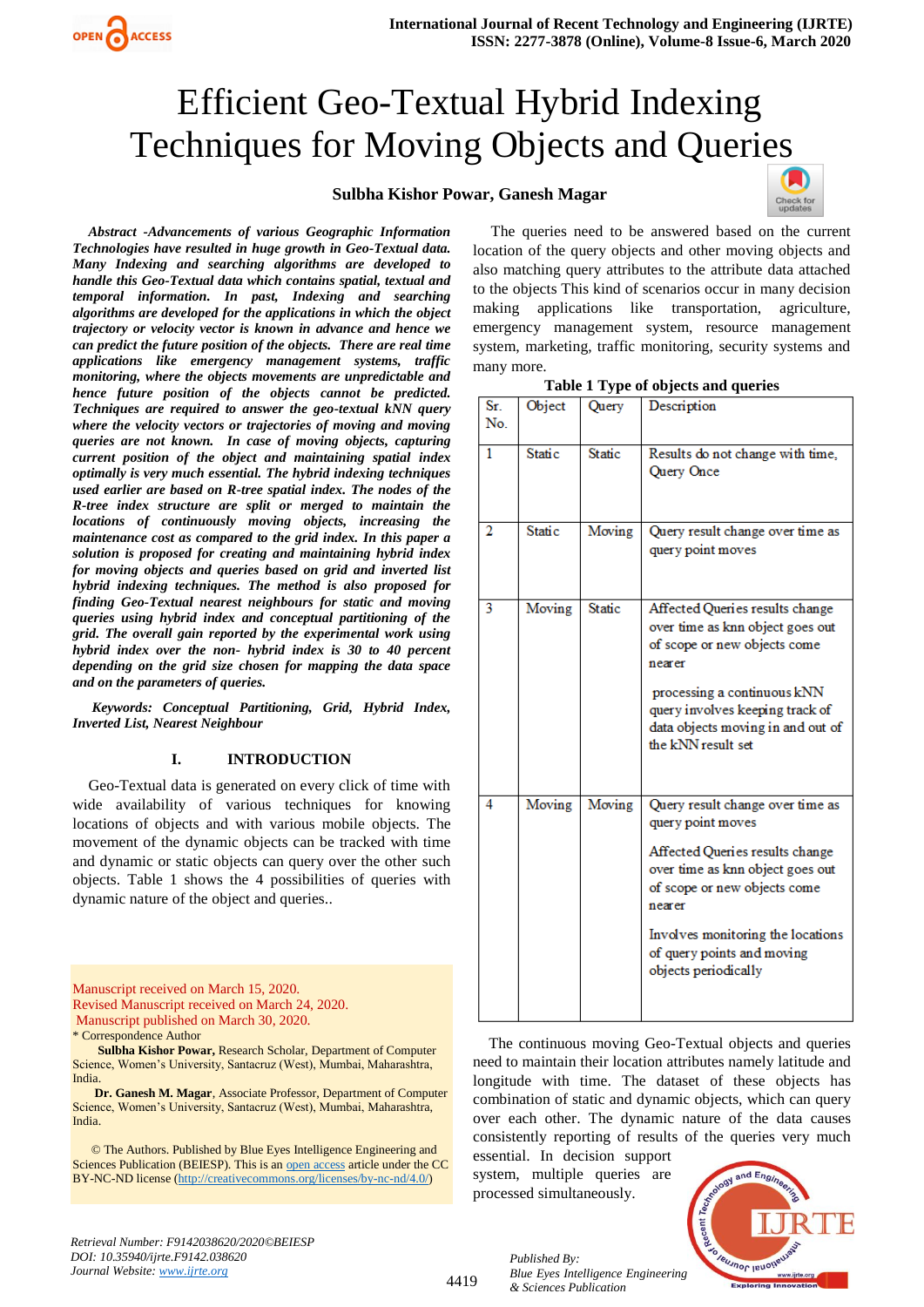The objects and queries move dynamically and their velocity vectors and motion patterns are unknown and hence queries need to be answered in real time by minimizing query processing time.

## **II. RELATED WORK**

The research is done on various techniques of indexing the data that contains both text descriptions and geolocations. The indexing supports the efficient evaluation of geo-textual queries based on location and a set of keywords provided to the query and return the result set that matches the query criteria. To handle moving queries the indexing techniques need to maintain the changed location of objects and queries.

For creating geo-textual hybrid index, one needs to pick up a spatial index and a text index. Various techniques are developed for hybrid indexing which use inverted file and R-tree. Different combining schemes of hybrid indexing structure which integrate inverted files and R\*-tree was proposed [1]. With Hybrid Index, the pruning power of both space and text is exploited simultaneously, thus merging the two steps into one and hence greatly enhancing the performance. Information retrieval R-tree (IR2-Tree) combines an R-tree with superimposed text signatures [2]. To efficiently answer top-k spatial keyword queries, the tight integration of data structures and algorithms is used with each node containing both spatial and keyword information. The IR-tree is studied and used extensively in variations of spatial keyword queries [3]. The framework proposed leverages the inverted file for text retrieval and the R-tree for spatial proximity querying[4].

Though much research is done on R-tree index, hybrid index created using other spatial indexing style are also proposed. Hybrid indices are implemented using a spatial indexing based on coarse-space partitioning (CSP) and a space-filling curve (SFC) [5]. Index structure that combines K-d tree and inverted file for spatial range keyword query was also proposed [6]. Grid spatial index were studied and proved that query times for tightly coupled indexing structures were faster than loosely coupled indexing structures[7]. Spatial-keyword inverted file (SKIF) and length-constrained maximum-sum region queries were developed using grid spatial index[8], [9]. Hybrid index, called inverted file quad-tree (IQ-tree) was proposed to answer Boolean range continuous queries (BRCQ) over a stream of incoming geo-textual objects in real time [10]. A scalable integrated inverted index, named I3 was proposed, which adopts the quadtree structure to hierarchically partition the data space into cells [11]. Top k spatial keyword search (TOPK-SK), and batch top k spatial keyword search (BTOPK-SK) were studied based on the inverted index and the linear quad tree, called inverted linear quadtree (IL-Quadtree)[12]. Grid-based signatures hybrid structure was proposed to handle regions-of-interest (ROIs) queries[13].

Most of the work done to handle Geo-Textual objects is either for answering dynamic queries on static objects or for answering static queries on dynamic objects [14], [15]. The proposed solutions answer the future queries based on the velocity vector of the moving objects or moving queries

[16], [17]. Some researchers have worked on query indexing techniques to avoid maintaining the index in cases of dynamic objects [16], [18]. Few of these solutions consider the Geo-Textual hybrid indexing. The queries for dynamic objects are classified as past (historical), present and future (predicate) queries as shown in table 2. The solutions given for present queries are based on the grid index, but these do not consider the textual attributes of the objects [18]–[20].

| Table 2 Types of queries depending upon the time of the |  |  |
|---------------------------------------------------------|--|--|
|---------------------------------------------------------|--|--|

| query                                        |                                                                                                                                                      |                                                                                                                                                                                  |  |  |
|----------------------------------------------|------------------------------------------------------------------------------------------------------------------------------------------------------|----------------------------------------------------------------------------------------------------------------------------------------------------------------------------------|--|--|
| Future<br>queries<br>(predictive<br>queries) | The trajectories of<br>the objects are fully<br>predictable at query<br>processing time                                                              | predicative or<br>approximate query<br>answering by<br>making<br>assumptions on the<br>motion patterns of<br>the objects                                                         |  |  |
| Present<br>queries                           | The objects are<br>highly<br>Dynamic. Each<br>object can move in<br>an unrestricted<br>fashion.<br>i.e. we do not<br>assume any pattern<br>of motion | The objects'<br>movements are<br>non-predictable<br>hence capturing the<br>current locations of<br>objects and queries<br>the exact answers<br>with a time delay<br>$(\Delta t)$ |  |  |
| Past queries<br>(Historical<br>queries)      | The trajectories of<br>the objects<br>movements are<br>captured and stored                                                                           | Historical queries<br>are answered based<br>on the past<br>trajectories of the<br>objects                                                                                        |  |  |

In case of predictive queries, the trajectories of the moving objects are known at the query processing time. The answer provided for predictive queries are approximated based on the motion patterns of the object. The techniques used for solving such queries include Time parameterised indexing, Voronoi cells, updating previously reported answers and approximate nearest neighbour (NN) queries. Influential Neighbour Sets are used instead of safe regions to improve performance [21]–[33]. Spatio-Temporal indexing based on data frames is developed which uses Geohash based spatial index [34]. D-Grid, dual space grid index for moving objects, indexes moving objects using both location and velocity spaces [35]. The time-aware queries considers valid time of the objects and answers Boolean spatial keywords queries [36].

When the objects and queries move in unrestricted manner, moving pattern of motion is not known in advance. In real time applications where the objects movements are not known in advance, the queries are answered with some time delay [18]–[20]. The techniques used for solving such type of queries focus on reducing the time delay with which the queries are answered. Table 3 highlights the indexing methods used for moving/static objects and moving/static queries.Most of the techniques used in past use R-tree for spatial indexing.

*Retrieval Number: F9142038620/2020©BEIESP DOI: 10.35940/ijrte.F9142.038620 Journal Website: www.ijrte.org*

4420

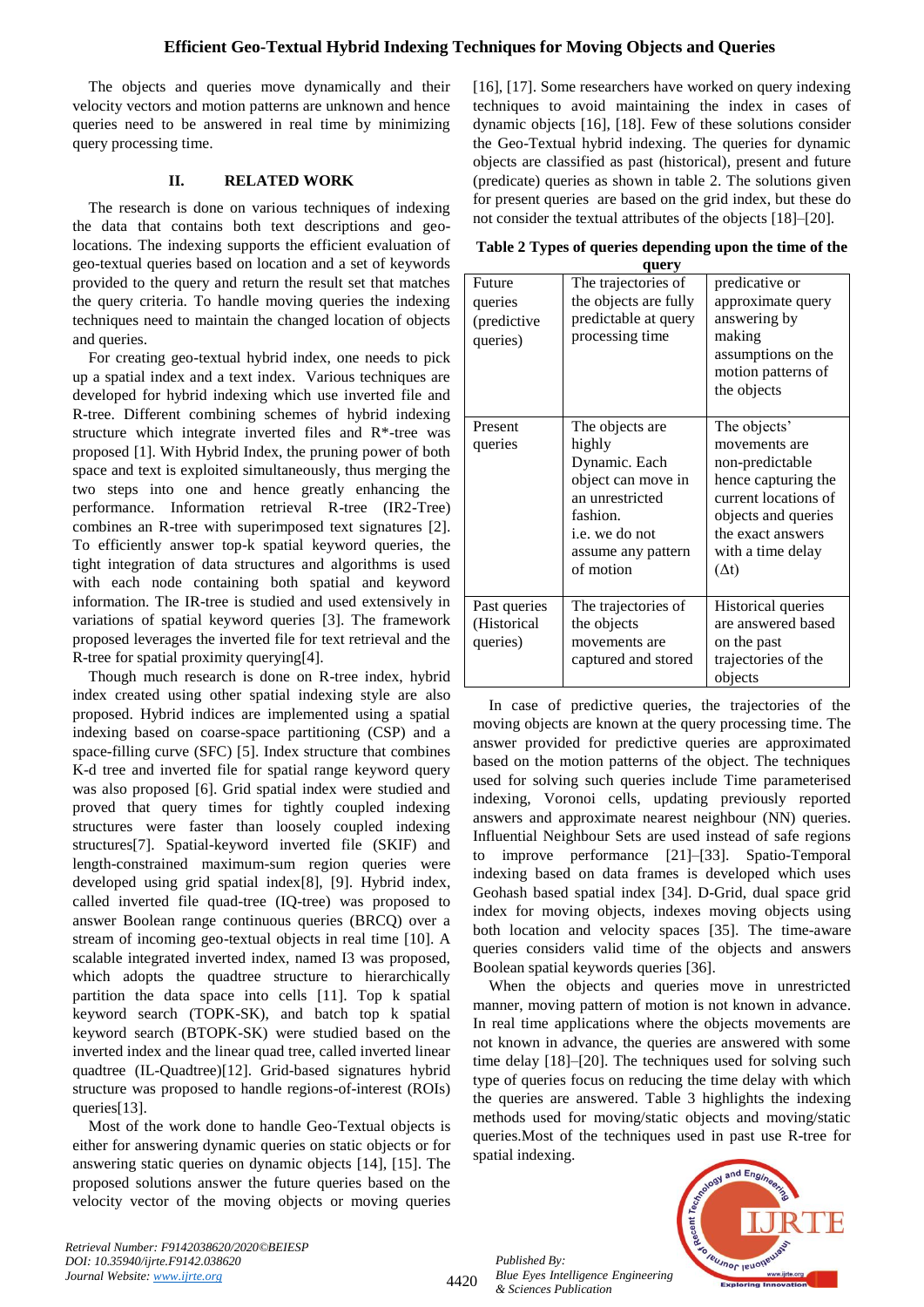

The nodes of the R-tree index structure are split or merged to maintain the locations of continuously moving objects. Much time is spent to maintain R-tree index structures for moving objects.

| Method                                                                                                     | Indexing technique                        | Table 9. Related WOLK<br>Query type              | Key points                                                                                                                             |
|------------------------------------------------------------------------------------------------------------|-------------------------------------------|--------------------------------------------------|----------------------------------------------------------------------------------------------------------------------------------------|
| Query-index                                                                                                | Queries are indexed                       | static range query                               | <b>Safe Regions</b>                                                                                                                    |
|                                                                                                            | by R-tree                                 | moving objects                                   |                                                                                                                                        |
| Query-index                                                                                                | Queries are indexed                       | static range query                               | main memory evaluation                                                                                                                 |
|                                                                                                            | by Grid                                   | moving objects                                   |                                                                                                                                        |
| <b>Monitoring Query</b>                                                                                    | R-Tree                                    | static Range query                               | Object's resident region                                                                                                               |
| Management                                                                                                 |                                           | moving objects                                   |                                                                                                                                        |
| MobiEyes                                                                                                   | R-Tree                                    | moving range query<br>moving objects             | with assumption queries move<br>linearly with fixed velocity<br>monitoring region of a moving<br>query                                 |
| Scalable INcremental<br>hash-based Algorithm<br>(SINA)                                                     | R-Tree                                    | static and moving range<br>query                 | shared execution and incremental<br>evaluation - computes only the<br>updates of the previously reported<br>answers                    |
| aDaptive Indexing on<br>Streams by space-filling<br>Curves (DISC)                                          | B-tree that uses a<br>space-filling curve | static and moving<br>approximate kNN query       | Approximate NN Queries on Data<br><b>Streams</b>                                                                                       |
| Xiaohui Yu, K. Q. Pu,<br>and N. Koudas -<br><b>Continuous Nearest</b><br>Neighbour Monitoring<br>(YPK-CNN) | Grid index                                | static and moving kNN<br>query<br>moving objects | re-evaluating an existing kNN<br>query every T time units<br>makes use of its previous result in<br>order to restrict the search space |
| <b>Shared Execution</b><br>Algorithm - Continuous<br><b>Nearest Neighbour</b><br>Monitoring (SEA-CNN)      | Grid-Index                                | static and moving kNN<br>query<br>moving objects | focuses on monitoring of NN with<br>book keeping for answer region                                                                     |
| <b>Conceptual Partitioning</b><br>Monitoring (CPM)                                                         | Grid Index                                | static and moving kNN<br>query<br>moving objects | <b>Conceptual Partitioning</b><br>NN-Monitoring with Book Keeping                                                                      |
| <b>Influential Neighbour</b><br>Sets                                                                       | $R^*$ -tree<br>VoR-tree                   | Moving kNN query                                 | safe guarding objects<br><b>Influential Neighbour Sets</b>                                                                             |
| Data Frame Based<br>Spatiotemporal Indexing                                                                | Spatiotemporal Index                      | Moving Objects<br>Range query                    | spatiotemporal trajectory<br>retrieval algorithm<br>Geohash based spatial index                                                        |
| D-Grid                                                                                                     | dual space grid index                     | Moving Objects<br>Range and kNN query            | indexes moving objects using grid<br>structures in both location and<br>velocity spaces                                                |

**Table 3: Related Work**

In this paper the hybrid indexing algorithm based on grid index is proposed which is used to answer the present Geo-Textual moving queries executed on Geo-Textual moving objects whose velocity vector is not known well in advance [20]. The hybrid indexing algorithm based on grid index and inverted list, focuses on reducing the nearest neighbours query processing time delay by pruning the search space.

# **III. METHODOLOGY**

The most of the research done in past for moving queries on moving objects is based on known motion pattern of the objects and queries. The representative algorithms which do not assume any moving pattern are YPK-CNN, SEA-CNN and CPM [18]–[20]. These algorithms use grid index to index dynamic data, to capture the updated location of the objects and to maintain the index. In the proposed methodology, these 3 indexing techniques are converted to geo-textual hybrid index and their performance is studied against non-hybrid implementation to study the improvement due to proposed techniques.

Geospatial query optimization for moving objects needs to focus on the following issues:

the need to update the index as objects move

• the need to re-evaluate affected queries when any object moves

the need to re-evaluate moved queries and

 achieving very short execution times for large numbers of moving objects and queries



*Published By:*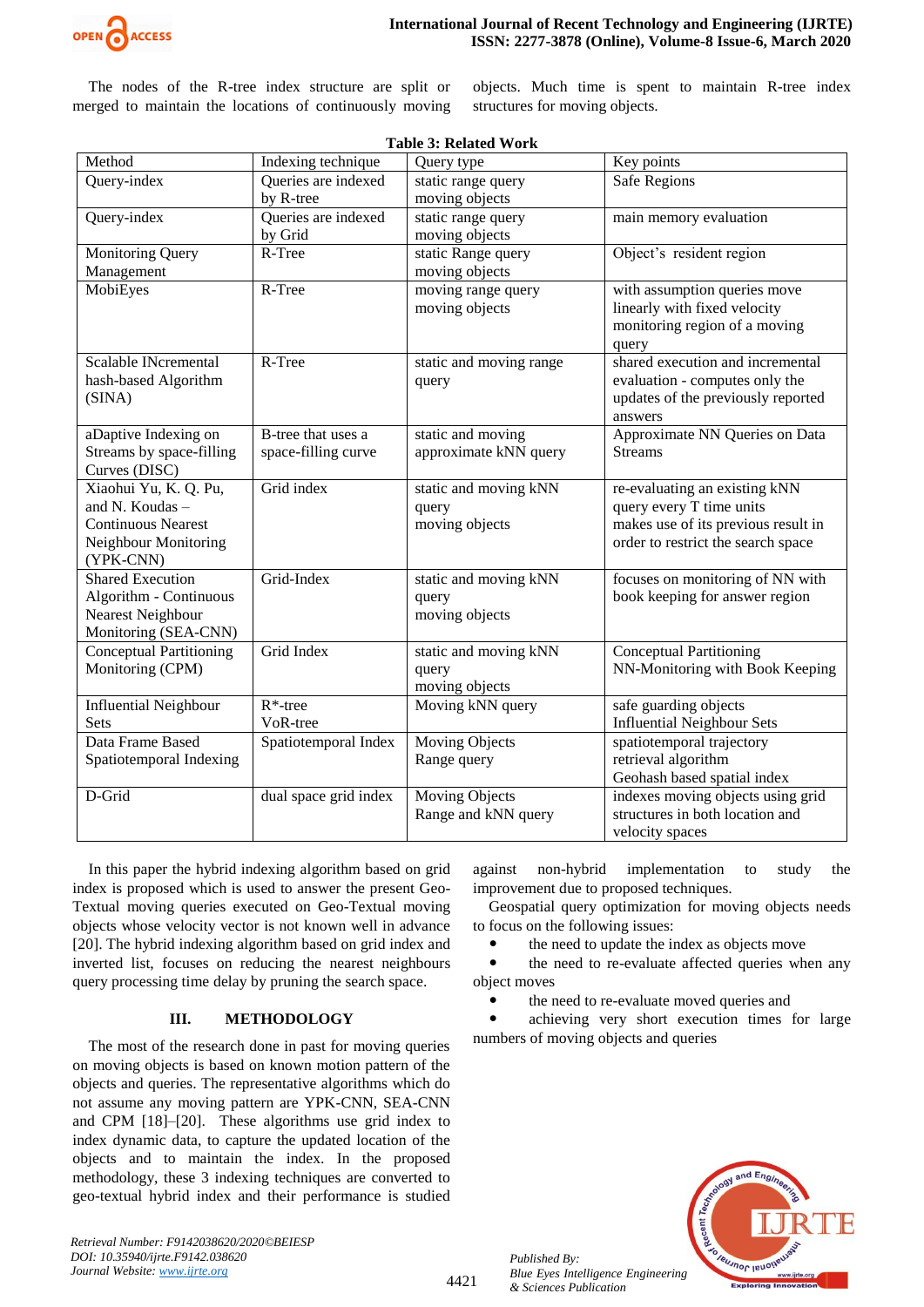$$
T_{rtpc} = T_{upd\_ind} + T_{recompute\_query}
$$
 (1)

In equation 1,  $T_{\text{rtpc}}$  is the running time per processing cycle. It consists of index maintenance time  $(T_{\text{upd ind}})$  and the query re-evaluation time  $(T_{recompute\_query})$  for all affected and moved queries during the processing cycle. The objective of the research is to minimize  $T_{\text{rtpc}}$ .

In this research the moving objects and query points are handled where the objects' movements are non-predictable, i.e., their velocity vectors and motion patterns are unknown.

The query points and the data objects move frequently and arbitrarily and multiple queries have to be processed simultaneously. Constant reporting of its results is essential

and hence geo-textual hybrid indexing techniques are used to minimize the index maintenance and query execution time. In tree-based indexes, the continuous moving of objects cause the nodes of the index structure frequently be split or merged, which certainly leads to high maintenance cost. Also in main memory R-tree very expensive to maintain dynamically. Hence this research focuses on Grid-Inverted List hybrid index to optimize the maintenance and query execution cost. In figure 1, the steps for index creation/maintenance are query execution are shown. The boxes marked in blue are the area of focus in this research.



**Figure 1 index creation/maintenance and query execution steps**

Following 4 proposed algorithms are developed, implemented and studied to evaluate their performance:

1. YPK-CNN search technique – Grid-Inverted List Hybrid Index structure is developed to implement YPK-CNN techniques to answer Geo-Textual kNN queries

2. SEA-CNN search technique – Grid-Inverted List Hybrid Index structure is developed to implement SEA-CNN techniques to answer Geo-Textual kNN queries

3. CPM search technique – Grid-Inverted List Hybrid Index structure is developed to implement CPM techniques to answer Geo-Textual kNN queries

4. CPM search technique - implemented as non-Hybrid Index Structure to compare hybrid and non-hybrid indexes

In this paper the CPM technique is explained as it is proved to be efficient among the 4 techniques.

#### **IV. GRID-INVERTED LIST HYBRID INDEX**

The grid indices divide space into a predefined number of equal-sized square or rectangular cells which is created using a 2-dimensional array. Each cell of the array represents a region of a space [18]. Grid – Inverted list index combines a grid index with the inverted list to organize Geo-Textual objects. The grid index and the text index are combined tightly in way that every grid cell has the inverted list associated with it for all the objects in this region. Each cell C of the grid is associated with the list of objects within its extent and the inverted list of the keywords of the objects belonging to it. Each inverted list has vocabulary of all distinct words appearing in description of the objects belonging to the cell and a posting list for each word. Figure 2 illustrates hybrid index structure in which each cell also has influence list of the queries. The entry of a query in influence list of the cell is meant for book keeping, which notifies that, this cell is in the influence region of the query and any changes to it will affect the query and hence it needs to be updated.

Tight combination of grid file with Inverted list helps in pruning the search space efficiently as it does not have to check all the objects for answering query but only the objects which satisfy text criteria. Data space is mapped to grid cells by normalizing the latitude and longitude of objects to x and y coordinates of the grid. Each Geo-Textual object has latitude and longitude describing the point location and a text description of the object. Latitude and longitude is mapped to the grid cell depending upon the size (m x n) of the grid structure. Each object is added to the object list of the grid cell it is mapped to and inverted list of the corresponding cell is updated for the keywords of the object.



*Retrieval Number: F9142038620/2020©BEIESP DOI: 10.35940/ijrte.F9142.038620 Journal Website: www.ijrte.org*

4422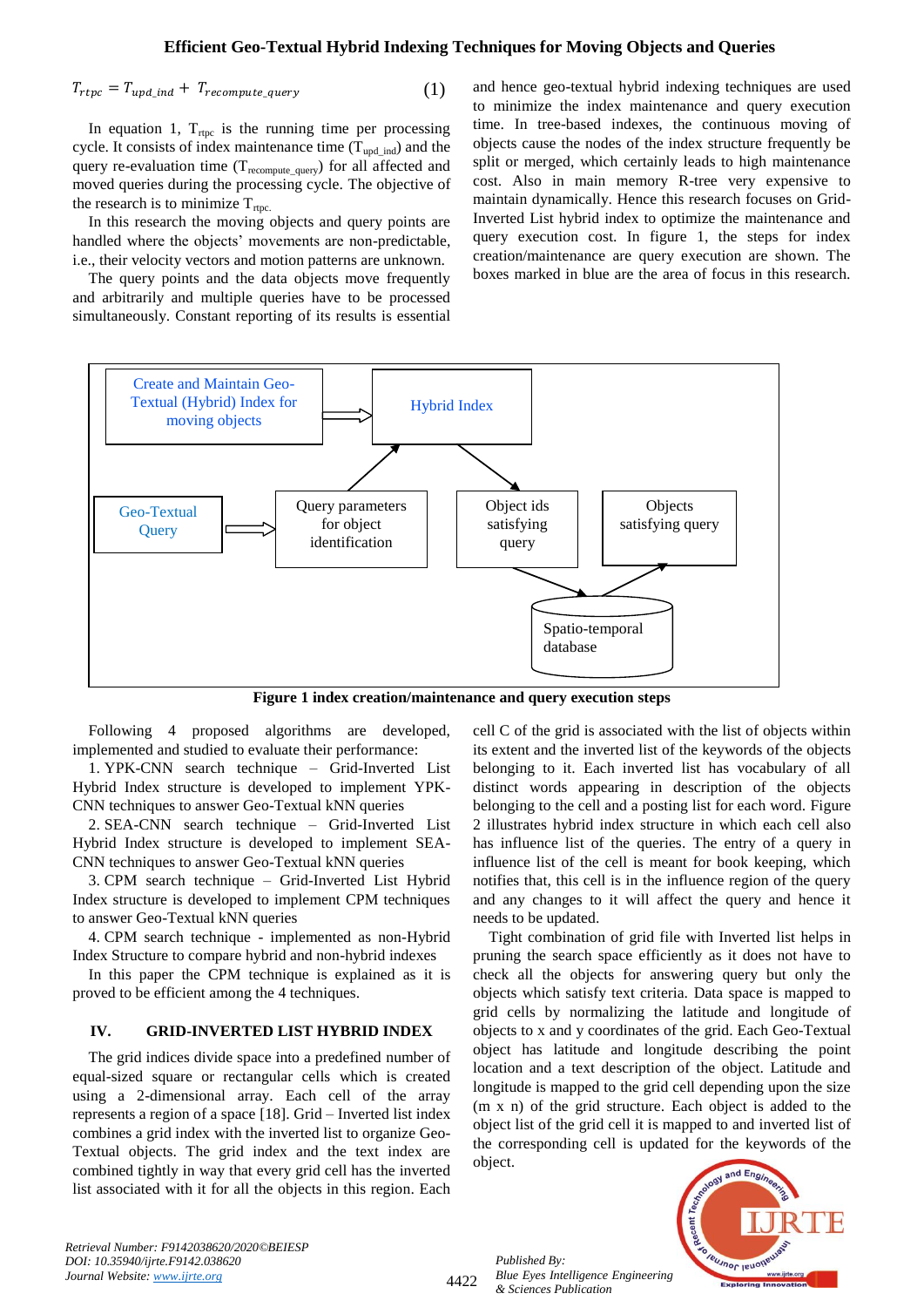



**Figure 2 Grid-Inverted List Hybrid Index Structure**

#### **V. CONCEPTUAL PARTITIONING**

Conceptual partitioning as described by Mouratidis et al. is used to find k nearest neighbours (kNN) of the query point efficiently [20]. Query object has latitude and longitude describing the point location and a set of keywords. Latitude and longitude of a query point q is mapped to the gird cell  $Cq$ . The mindist $(C, q)$  is the minimum distance between any object  $p \in C$  and the query point q. The bestkNN denotes the list of k best nearest neighbours of q found so far maintained in the order of mindist. The bestdist is the distance between the kth NN and q.

The naive way to process kNN for q has to sort all cells C  $\in$  G in mindist(C,q) order and visit them in ascending order. It is optimal with respect to the number of processed cells but is expensive because it must find mindist for all cells and sort them. Conceptual partitioning and book keeping avoids unnecessary computations by partitioning the grid space and doing computations only if required.

kNN algorithm visits cells and rectangles in ascending order of mindist $(C, q)$  by processing the minimal set of cells. kNN algorithm maintains the priority queue (PQ) with the nodes in the increasing order of mindist as the key. The node either has the boundary coordinates for a cell or for a rectangle.

Algorithm 1 shows the algorithm to compute kNN. Initially the cell  $Cq$  is inserted in the PO with mindist( $Cq$ , q)  $= 0$  (line 5). Then all level 1 rectangles are inserted in PO with mindist(DIR1, q) (line 6). Then it starts removing the elements iteratively from the PQ (line 7, 8). If the removed element is a cell and there are objects inside the cell, it checks inverted list for the cell (line 9, 10). If inverted list satisfies the query keywords, then for objects satisfying query criteria in the object list of the cell, dist(p, q) is calculated and bestkNN is updated for this object (line 11). Elements removed from PQ are inserted into the visit list of the query (line 12). Query is added to the influence list of every visited cell to mark the influence region of the query (line 13). If the removed element is a rectangle, it inserts each cell of the rectangle in the PQ with its mindist( $C$ , q) as key (line 15) and inserts the next level rectangle in same direction with its mindist (line 16). Algorithm terminates when the PQ is empty or bestkNN has k objects and the next entry in PQ has key greater than bestdist (line 17).

Conceptual partitioning gives correct result because (i) the PQ has the key as mindist which is arranged in the ascending order. (ii) Every rectangle that is inserted in the PQ has the mindist value which is greater than the rectangles inserted till now with no rectangle missed out. (iii) these rectangles in the PQ act as bounding boxes. While computing kNN, if it is found that mindist $(C,q)$  > bestdist, C can be safely pruned because the objects contained in C will be farther than all the current kNN's of q.

Algorithm 1 kNN Search Algorithm

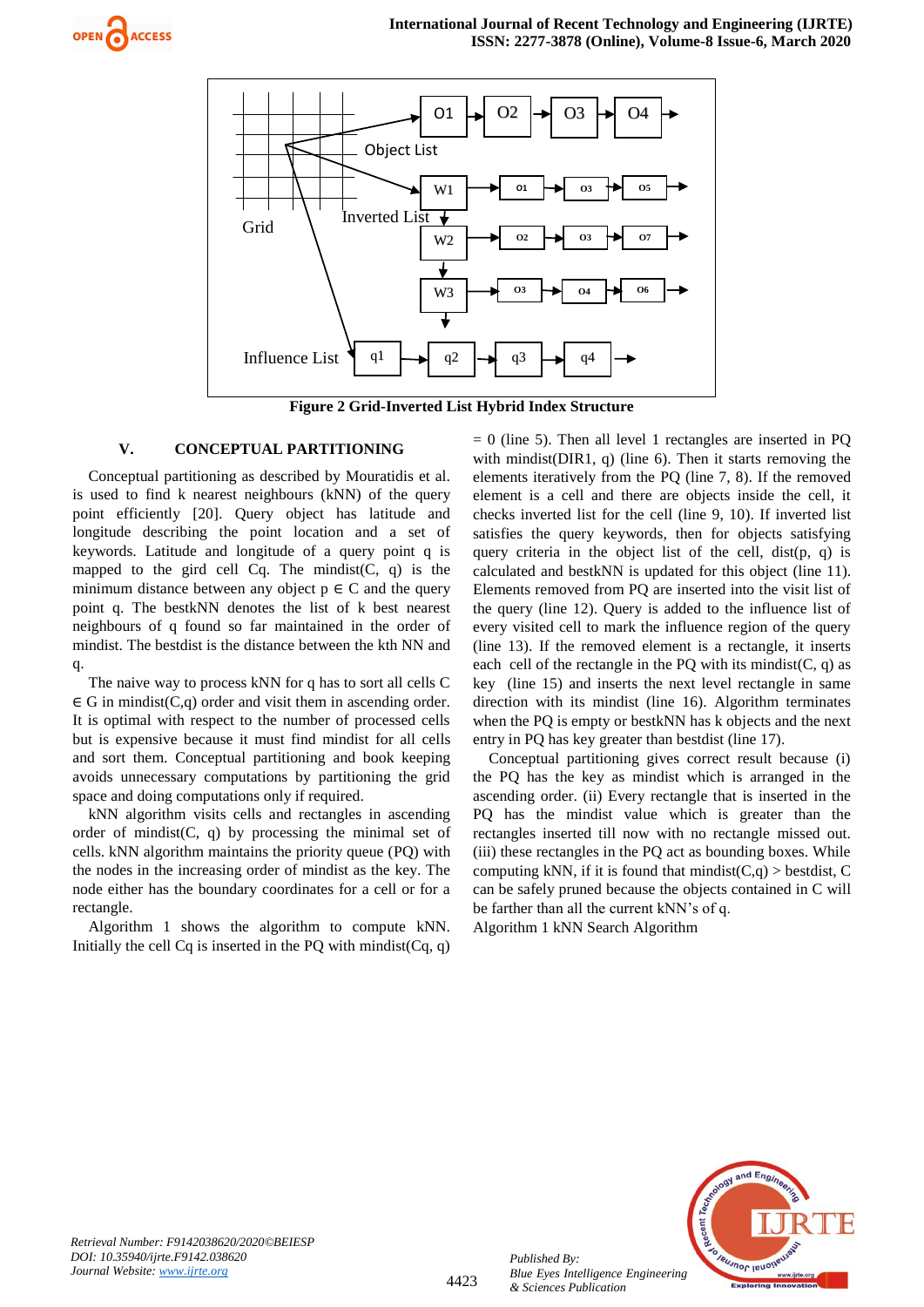| $kNN$ _search $(G, q, k)$                                   |  |  |
|-------------------------------------------------------------|--|--|
| Input:                                                      |  |  |
| G-Grid Index                                                |  |  |
| q- query point (latitude, longitude, keywords)              |  |  |
| $k$ – number of nearest neighbours                          |  |  |
| Output:                                                     |  |  |
| Set of k nearest neighbors- bestkNN                         |  |  |
| Algorithm:                                                  |  |  |
| 1. bestdist = $\infty$                                      |  |  |
| 2. $bestkNN = NULL$                                         |  |  |
| 3. $PQ = NULL$                                              |  |  |
| 4. visitlist = NULL                                         |  |  |
| 5. Insert query cell $\langle Cq, 0 \rangle$ into PQ        |  |  |
| For each direction of the query cell insert rectangle<br>6. |  |  |
| <br>DIR1, mindist(DIR1, q) into PQ                          |  |  |
| While (!empyt(PQ) and key of $PQ \leq bestdist$ )<br>7.     |  |  |
| 8.<br>remove element from PQ                                |  |  |
| 9.<br>if it is cell element                                 |  |  |
| 10.<br>if inverted list of the cell satisfies               |  |  |
| query keywords                                              |  |  |
| 11.<br>update bestkNN and bestdist if necessary             |  |  |
| for the objects in cell                                     |  |  |
| 12.<br>insert removed element in the visitlist              |  |  |
| 13.<br>insert q in the influence list of the cell           |  |  |
| 14.<br>else                                                 |  |  |
| 15.<br>insert each cell of the rectangle into PQ            |  |  |
| 16.<br>insert next level rectangle in the same              |  |  |
| direction into PQ                                           |  |  |
| 17. return bestkNN                                          |  |  |

Figure 3 depicts the example of how the cells are typically visited with conceptual partitioning. Cell numbered 1 is the query cell, which is visited first. Then the surrounding cells are visited in the increasing order of minimum distance of the cell from the query point. With this nearer cell (hence objects) are visited before visiting the farther cells (hence objects). Inverted list in each cell further restricts the search space by only visiting cells and objects which satisfy the query criteria.



**Figure 3 Conceptual Partitioning and Visiting order**

# **VI. HANDLING MOVING OBJECTS AND QUERIES**

Moving objects and queries are handled in every update cycle. In each update cycle first the moved objects during

*Retrieval Number: F9142038620/2020©BEIESP DOI: 10.35940/ijrte.F9142.038620 Journal Website: www.ijrte.org*

the time interval are updated in the index structure by removing them from earlier cell and adding to the new moved cell. Along with this inverted list and influence lists are also updated. To handle queries book keeping is done in every update cycle. The running queries are stored along with their current results in a query table. This query table is updated while updating index structures for moving objects and answering moving queries. Visit list in the query table is used to update the query results when there are any updates in the influence region of the query due to movements of the objects during the update cycle. Figure 4 shows the structure of the query table used for book keeping. The Influence list is maintained in cells of a grid structure to keep track of the influence region of queries. Any movement in influence region of the query will affect the query and hence we need to only focus on the queries which have affected during current update cycle for updating the query answers.



**Figure 4 Structure of Query table**



*Published By: Blue Eyes Intelligence Engineering & Sciences Publication* 

4424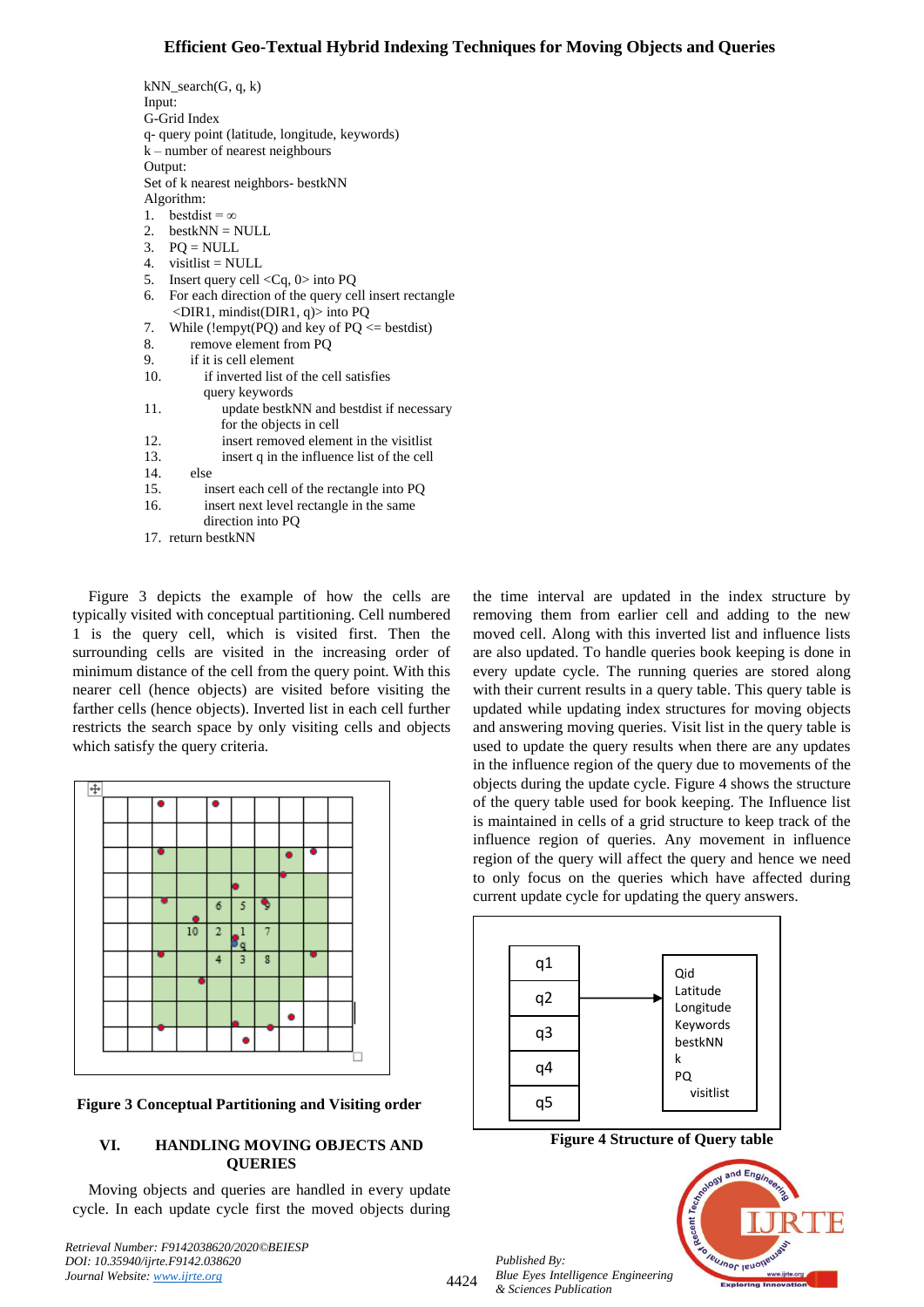

Algorithm 2 shows the algorithm to update kNN when the query is affected due to movements of objects in the influence region of the query. Visit list is traversed to visit each cell, the inverted list of the cell is checked for query keywords (line 3, 4). If inverted list satisfies the query Algorithm 2 kNN update algorithm

> Update search $(q, \text{visitlist}, k)$ Input: Visitlist – visit list of the query q- query point (latitude, longitude, keywords) k – number of nearest neighbours Output: Set of k nearest neighbors- bestkNN Algorithm: 1. bestdist =  $\infty$

- 2.  $bestkNN = NULL$
- 3. For each cell in the visitlist
- 4. if inverted list of the cell satisfies query keywords
- 5. update bestkNN and bestdist if necessary for the objects in cell
- 6. if bestkNN has less than k objects
- 7. process PQ to find more NN objects
- 8. return bestkNN

## **VII. EXPERIMENTAL WORK**

Sample data sets having objects with their location (Latitude and Longitude) and attribute data are used for evaluating Grid-Inverted list hybrid index and Geo-Textual kNN query. Parameters used for evaluating algorithms are number of objects (N), number of simultaneous queries(n), number of nearest neighbour (k) and grid size (δ). Experiments are carried out with varying number of nearest neighbours and with 5 different grid sizes [5x5, 10x10, 15x15, 20x20, 25x25]. Work is evaluated by moving or terminating some objects and queries in each update cycle and also by introducing new objects and queries.

The results are compared by implementing 2 other variations in grid index used for moving objects (YPK-CNN, SEA-CNN) by converting them to Grid - Inverted List hybrid index structures and also with one non-hybrid Grid index structure [18][19].



**VIII. RESULTS AND DISCUSSION**

**Figure 5 Number of Objects and number of objects satisfying query criteria**

keywords, then for objects satisfying query criteria in the object list of the cell,  $dist(p, q)$  is calculated and bestkNN is updated for this object (line 5). If bestkNN has less than k objects priority queue of the query is processed to further find the NN objects (line 6, 7).

Figure 5 shows the actual number of objects evaluated and the number of objects satisfying the query criteria. Numbers of actual hits (typically maximum 9% as in figure 5) are reduced and hence false hits are avoided by using inverted index in hybrid index structure thus pruning the search space.





Figure 6 shows the effect of changing the grid size. when the number of cells is less, the length of object list and inverted list is more and hence it must visit more number of nodes. As the number of cells are increased the objects are distributed among more number of cells and hence the time taken is less.



*Published By:*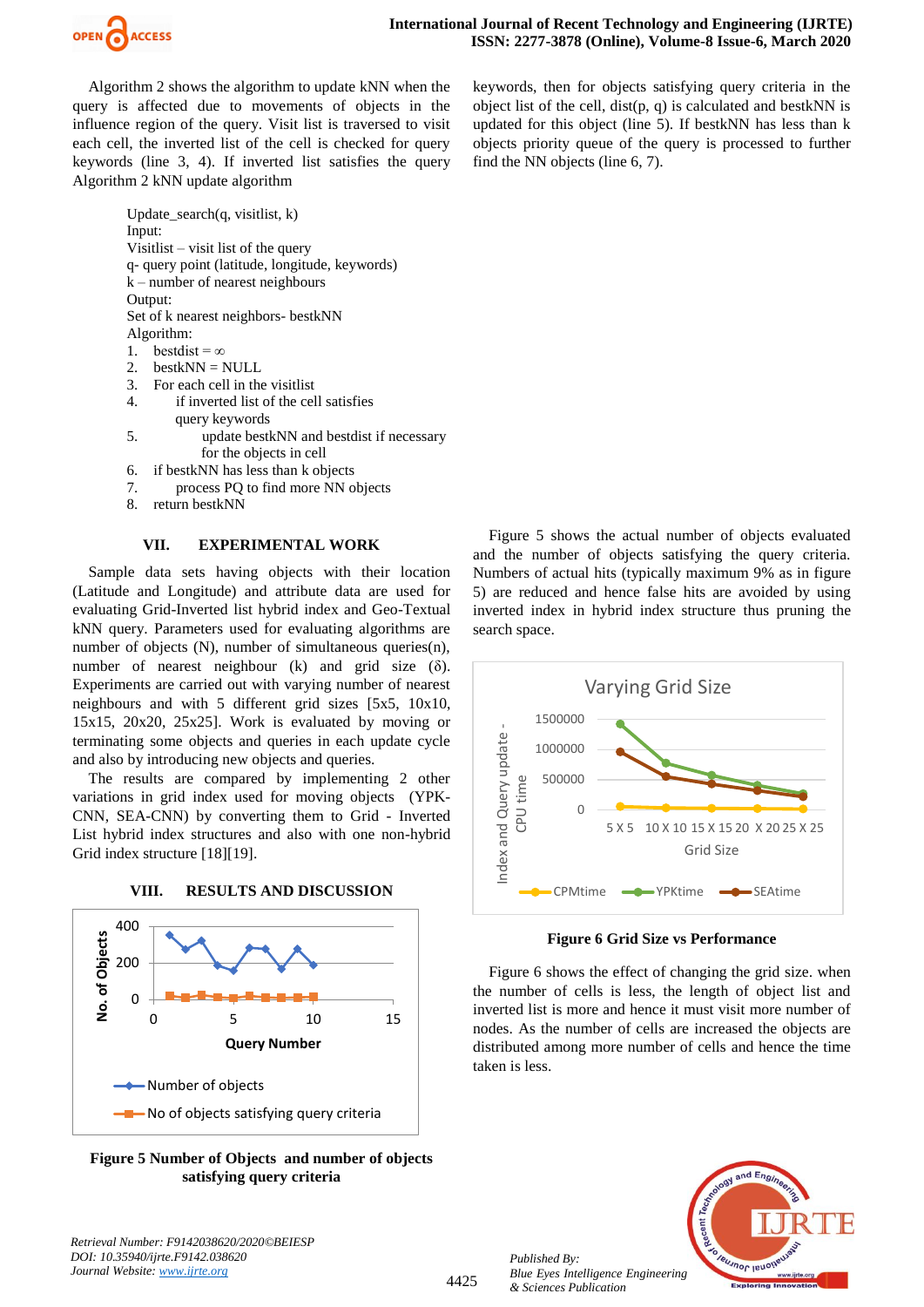

**Figure 7 k vs performance**

Figure 7 show as the number k is increased the time taken is more. This is due to the fact that the more number of cells are visited to find more number of nearest neighbours.



**Figure 8 N vs Performance**

Figure 8 displays the effect increasing number of objects, N on index and query update performance. As can be seen from the graph, as the number of objects increase, the time taken to update index and answer query is more.



**Figure 9 n vs performance**

As shown in figures 9, the query result maintenance time in a particular update cycle grows linearly with number of queries, n, as more number of queries are processing during the particular update cycle.

$$
T_{build} = T_{index} + T_{query}
$$
\n(2)

The run time  $T_{build}$  (equation 2) of building, computing query answers consists of  $T_{index}$  and  $T_{query}$ .  $T_{index}$  is the time required to build the hybrid Index and it depends upon the number of objects in dataset.  $T_{query}$  is the time of computing the k-NN using conceptual partitioning. It consists of Heap creation and handling, Number of cells visited and the number of objects evaluated.

$$
T_{update} = T_{upd\_ind} + T_{recompute\_query}
$$
 (3)

The run time  $T_{update}$  (equation 3) is the time required to update index and to re-evaluate affected queries in every update cycle.  $T_{\text{upd\_index}}$  is the time required to update hybridindex for moving objects by using book keeping information. It depends upon the number of updates and type of updates.  $T_{recompute\ query}$  is the time required for recomputing query by using book keeping information and hybrid index. The time required to re-compute query is proportional to the number of cells visited and the number of objects evaluated. Figure 7 highlights the time taken to maintain index and re-compute query for various values of k, i.e. number of nearest neighbours for 4 different methods. It is observed that the performance gain seen by hybrid index and CPM is 30 to 40 percent as compared to the other methods. Figure 6 also shows the improvement in performance by increasing the grid size. maintaining index and computing query answers.

#### **IX. CONCLUSION**

The paper proposes the solution for creating and maintaining hybrid index based on uniform grid and inverted list for moving objects. Uniform grid makes easy to calculate the cell of given object with its latitude and longitude in constant time. Grid maintenance is easier for the moved objects in each update cycle. In case the object is moved to different cells, it is just removing the object from old cell and adding it to the new cell.

The method is proposed to find k nearest neighbours of static and moving queries using hybrid index and conceptual partitioning of the grid. With the hybrid index having grid and inverted lists tightly combined, the search space narrows down as compared to each index applied separately. It reduces the number of false positive hits to database records. Conceptual partitioning restricts the space to be searched around the query point and helps in retrieving objects in efficient manner in kNN processing. kNN monitoring using book keeping (Query Table, Influence List) information for moving queries and objects further reduces the search time.

The extensive experiments have demonstrated reducing the update and search cost for uniform grid-inverted list hybrid index. Hybrid index and conceptual partitioning

together improve the query performance by 30 to 40%.



*Retrieval Number: F9142038620/2020©BEIESP DOI: 10.35940/ijrte.F9142.038620 Journal Website: www.ijrte.org*

4426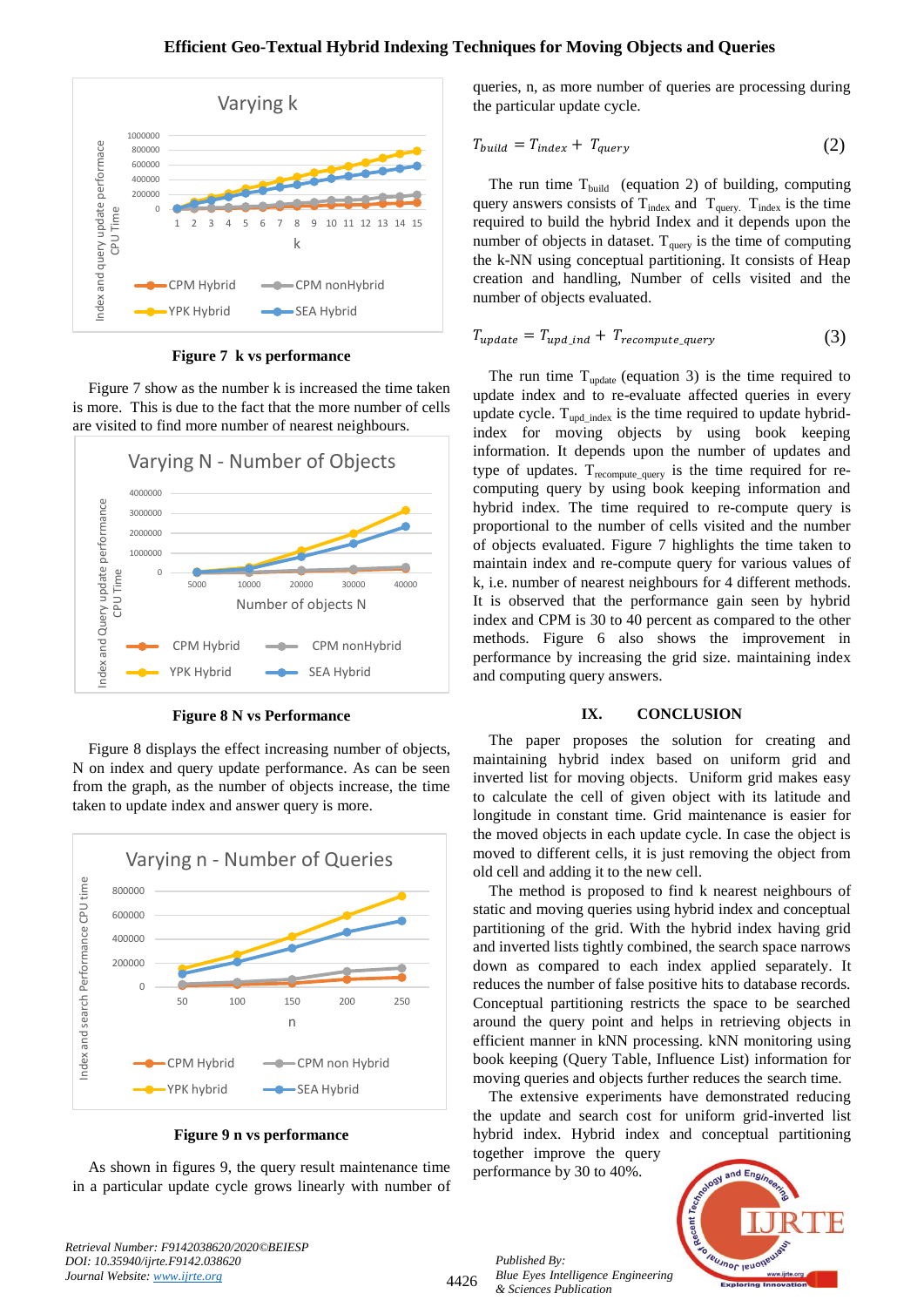

Future work can further improve the performance by implementing the multilevel grid index for skewed data. Search algorithm in the paper uses Euclidean space, which can be further studied for road networks. kNN search query algorithm is presented in the paper, whereas other type of Geo-Textual queries on hybrid index is in the further research scope. Keyword queries can further be studied for natural language processing (NLP) queries, fuzzy queries and other variations.

#### **REFERENCES**

- 1. Y. Zhou, X. Xie, C. Wang, Y. Gong, and W.-Y. Ma, "Hybrid index structures for location-based web search," in *Proceedings of the 14th ACM international conference on Information and knowledge management*, 2005, pp. 155–162.
- 2. I. De Felipe, V. Hristidis, and N. Rishe, "Keyword search on spatial databases," in *Data Engineering, 2008. ICDE 2008. IEEE 24th International Conference on*, 2008, pp. 656–665.
- 3. Z. Li, K. C. K. Lee, B. Zheng, W.-C. Lee, and D. L. Lee, "IR-Tree: An Efficient Index for Geographic Document Search," p. 15.
- 4. G. Cong, C. S. Jensen, and D. Wu, "Efficient retrieval of the top-k most relevant spatial web objects," *Proc. VLDB Endow.*, vol. 2, no. 1, pp. 337–348, Aug. 2009, doi: 10.14778/1687627.1687666.
- 5. M. Christoforaki, J. He, C. Dimopoulos, A. Markowetz, and T. Suel, "Text vs. space: efficient geo-search query processing," in *Proceedings of the 20th ACM international conference on Information and knowledge management - CIKM '11*, Glasgow, Scotland, UK, 2011, p. 423, doi: 10.1145/2063576.2063641.
- 6. S. N. Aung and M. Mint Sein, "Hybrid Geo-Textual Index Structure for Spatial Range Keyword Search," *Comput. Sci. Eng. Int. J.*, vol. 4, no. 6, pp. 21–28, Dec. 2014, doi: 10.5121/cseij.2014.4603.
- 7. S. Vaid, C. B. Jones, H. Joho, and M. Sanderson, "Spatio-textual Indexing for Geographical Search on the Web," in *Advances in Spatial and Temporal Databases*, vol. 3633, C. Bauzer Medeiros, M. J. Egenhofer, and E. Bertino, Eds. Berlin, Heidelberg: Springer Berlin Heidelberg, 2005, pp. 218–235.
- 8. A. Khodaei, C. Shahabi, and C. Li, "Hybrid Indexing and Seamless Ranking of Spatial and Textual Features of Web Documents," in *Database and Expert Systems Applications*, vol. 6261, P. G. Bringas, A. Hameurlain, and G. Quirchmayr, Eds. Berlin, Heidelberg: Springer Berlin Heidelberg, 2010, pp. 450–466.
- X. Cao, G. Cong, C. S. Jensen, and M. L. Yiu, "Retrieving regions of interest for user exploration," *Proc. VLDB Endow.*, vol. 7, no. 9, pp. 733–744, May 2014, doi: 10.14778/2732939.2732946.
- 10. L. Chen, G. Cong, and X. Cao, "An efficient query indexing mechanism for filtering geo-textual data," in *Proceedings of the 2013 international conference on Management of data - SIGMOD '13*, New York, New York, USA, 2013, p. 749, doi: 10.1145/2463676.2465328.
- 11. D. Zhang, K.-L. Tan, and A. K. H. Tung, "Scalable top-k spatial keyword search," in *Proceedings of the 16th International Conference on Extending Database Technology - EDBT '13*, Genoa, Italy, 2013, p. 359, doi: 10.1145/2452376.2452419.
- 12. C. Zhang, Y. Zhang, W. Zhang, and X. Lin, "Inverted Linear Quadtree: Efficient Top K Spatial Keyword Search," *IEEE Trans. Knowl. Data Eng.*, vol. 28, no. 7, pp. 1706–1721, Jul. 2016, doi: 10.1109/TKDE.2016.2530060.
- 13. J. F. G. Li, L. Z. S. Chen, and J. Hu, "SEAL: Spatio-Textual Similarity Search," p. 12.
- 14. D. V. Kalashnikov, S. Prabhakar, and S. E. Hambrusch, "Main Memory Evaluation of Monitoring Queries Over Moving Objects," *Distrib. Parallel Databases*, vol. 15, no. 2, pp. 117–135, Mar. 2004, doi: 10.1023/B:DAPD.0000013068.25976.88.
- 15. Ying Cai, K. A. Hua, and Guohong Cao, "Processing rangemonitoring queries on heterogeneous mobile objects," 2004, pp. 27– 38, doi: 10.1109/MDM.2004.1263040.
- 16. S. Prabhakar, Yuni Xia, D. V. Kalashnikov, W. G. Aref, and S. E. Hambrusch, "Query indexing and velocity constrained indexing: scalable techniques for continuous queries on moving objects," *IEEE Trans. Comput.*, vol. 51, no. 10, pp. 1124–1140, Oct. 2002, doi: 10.1109/TC.2002.1039840.
- 17. B. Gedik and L. Liu, "MobiEyes: Distributed Processing of Continuously Moving Queries on Moving Objects in a Mobile System," in *Advances in Database Technology - EDBT 2004*, vol. 2992, E. Bertino, S. Christodoulakis, D. Plexousakis, V.

*Retrieval Number: F9142038620/2020©BEIESP DOI: 10.35940/ijrte.F9142.038620 Journal Website: www.ijrte.org*

Christophides, M. Koubarakis, K. Böhm, and E. Ferrari, Eds. Berlin, Heidelberg: Springer Berlin Heidelberg, 2004, pp. 67–87.

- 18. Xiaohui Yu, K. Q. Pu, and N. Koudas, "Monitoring k-Nearest Neighbor Queries over Moving Objects," 2005, pp. 631–642, doi: 10.1109/ICDE.2005.92.
- 19. Xiaopeng Xiong, M. F. Mokbel, and W. G. Aref, "SEA-CNN: Scalable Processing of Continuous K-Nearest Neighbor Queries in Spatio-temporal Databases," 2005, pp. 643–654, doi: 10.1109/ICDE.2005.128.
- 20. K. Mouratidis, D. Papadias, and M. Hadjieleftheriou, "Conceptual partitioning: an efficient method for continuous nearest neighbor monitoring," 2005, p. 634, doi: 10.1145/1066157.1066230.
- Simonas `Saltenisy Christian S. Jenseny Scott T. Leuteneggerz Mario A. Lopezz, "Indexing the Positions of Continuously Moving Objects." ACM.
- 22. R. Benetis, C. S. Jensen, G. Karciauskas, and S. Saltenis, "Nearest neighbor and reverse nearest neighbor queries for moving objects," 2002, pp. 44–53, doi: 10.1109/IDEAS.2002.1029655.
- 23. C. Shahabi, "Time Parameterized Queries in Spatio Temporal Databases," p. 31.
- 24. Y. Tao, D. Papadias, and J. Sun, "The TPR\*-Tree: An Optimized Spatio-Temporal Access Method for Predictive Queries," p. 12.
- 25. K. Raptopoulou, A. N. Papadopoulos, and Y. Manolopoulos, "Fast Nearest-Neighbor Query Processing in Moving-Object Databases," p.  $25$
- 26. G. S. Iwerks, H. Samet, and K. P. Smith, "Maintenance of *K* -nn and spatial join queries on continuously moving points," *ACM Trans. Database Syst.*, vol. 31, no. 2, pp. 485–536, Jun. 2006, doi: 10.1145/1138394.1138396.
- An Chunming and Li Zongsen, "Studies on kNN query of moving objects for location management in spatial database," 2013, pp. 2428– 2432, doi: 10.1109/MEC.2013.6885443.
- 28. Y.-K. Huang, Z.-H. He, C. Lee, and W.-H. Kuo, "Continuous Possible K-Nearest Skyline Query in Euclidean Spaces," 2013, pp. 174–181, doi: 10.1109/ICPADS.2013.35.
- 29. Y. Park *et al.*, "A New Spatial Index Structure for Efficient Query Processing in Location Based Services," 2010, pp. 434–441, doi: 10.1109/SUTC.2010.64.
- 30. C. Li, Y. Gu, J. Qi, G. Yu, R. Zhang, and Q. Deng, "INSQ: An influential neighbor set based moving kNN query processing system," 2016, pp. 1338–1341, doi: 10.1109/ICDE.2016.7498339.
- 31. M. F. Mokbel, X. Xiong, and W. G. Aref, "SINA: scalable incremental processing of continuous queries in spatio-temporal databases," 2004, p. 623, doi: 10.1145/1007568.1007638.
- 32. N. Koudas, T. Labs-Research, B. C. Ooi, K.-L. Tan, and R. Zhang, "Approximate NN Queries on Streams with Guaranteed Error/performance Bounds," p. 12.
- 33. C. Li, Y. Gu, J. Qi, G. Yu, R. Zhang, and W. Yi, "Processing moving *k* NN queries using influential neighbor sets," *Proc. VLDB Endow.*, vol. 8, no. 2, pp. 113–124, Oct. 2014, doi: 10.14778/2735471.2735473.
- 34. C. Lv, Y. Xu, J. Song, and P. Lv, "A data frame based spatiotemporal indexing algorithm for moving objects," in *2016 12th World Congress on Intelligent Control and Automation (WCICA)*, Guilin, China, 2016, pp. 2592–2597, doi: 10.1109/WCICA.2016.7578643.
- 35. X. Xu, L. Xiong, and V. Sunderam, "D-Grid: An In-Memory Dual Space Grid Index for Moving Object Databases," in *2016 17th IEEE International Conference on Mobile Data Management (MDM)*, Porto, 2016, pp. 252–261, doi: 10.1109/MDM.2016.46.
- 36. G. Chen, J. Zhao, Y. Gao, L. Chen, and R. Chen, "Time-Aware Boolean Spatial Keyword Queries," *IEEE Trans. Knowl. Data Eng.*, vol. 29, no. 11, pp. 2601–2614, Nov. 2017, doi: 10.1109/TKDE.2017.2742956.

#### **AUTHORS PROFILE**



**Sulbha Kishor Powar** is a PhD Research Scholar under the supervision of Dr. Ganesh Magar at Post Graduate Department of Computer Science, S.N.D.T. Women's University, Santacruz (West), Mumbai- 400 049, Maharashtra, India. Her research area is Geo-Textual query processing. Her fields of interest are Data structures, Databases, Programming languages,

Geographic Information

*Published By:*